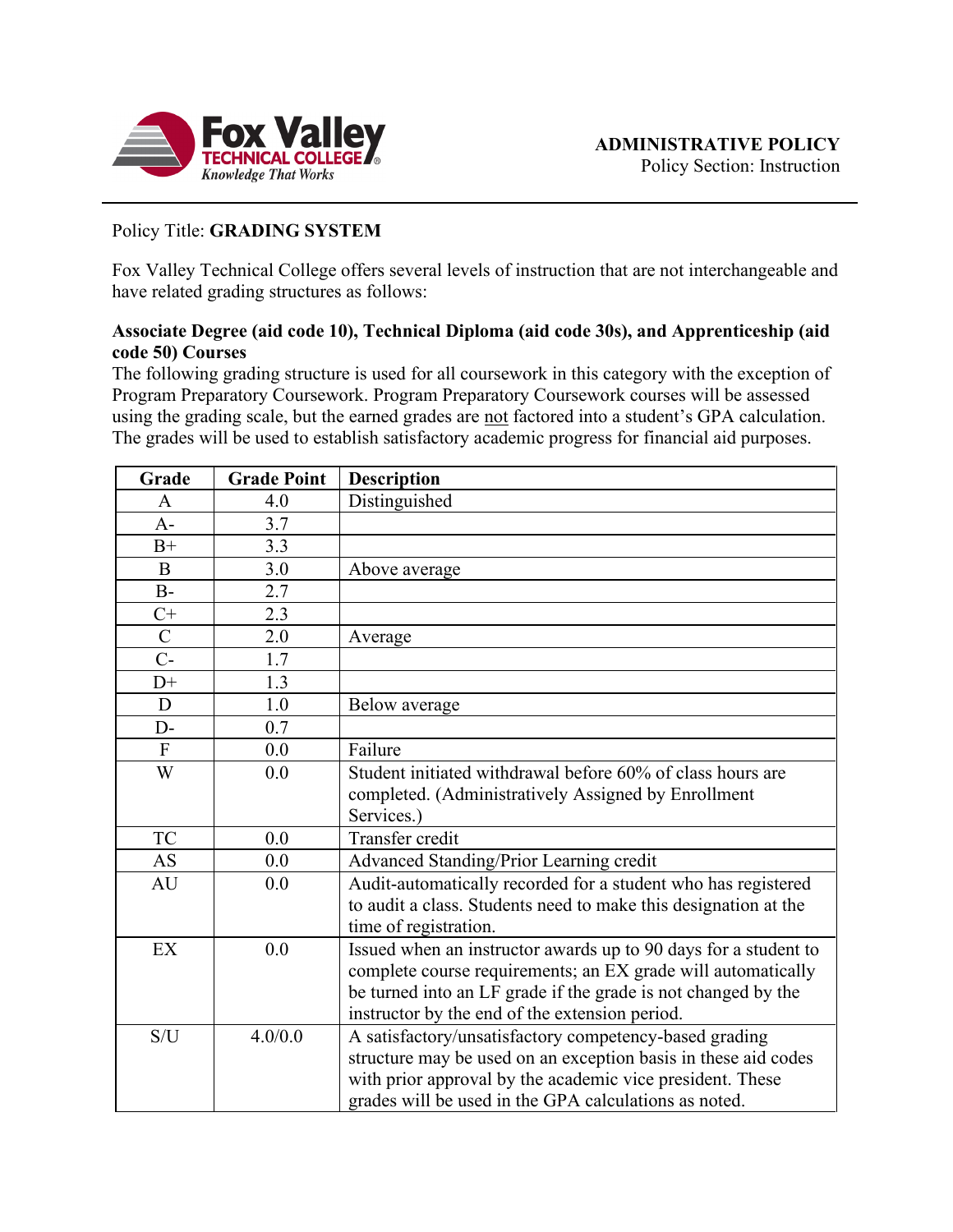| WF        | 0.0  | Student initiated withdrawal after 60% of the class hours were<br>completed. (Administratively Assigned by Enrollment<br>Services)                                   |  |
|-----------|------|----------------------------------------------------------------------------------------------------------------------------------------------------------------------|--|
| WI        | 0.0  | Instructor assigned grade during first 60% of course (or due to<br>extenuating circumstances as determined by the instructor,<br>during the last 40% of the course). |  |
| <b>WE</b> | 0.0  | Withdrew by Enrollment Services due to extenuating<br>circumstances. Student may receive a partial refund depending<br>on when the request was made.                 |  |
| WR.       | 0.00 | Withdrew by Enrollment Services due to extenuating<br>circumstances or drop and add of a class. Student received a<br>full refund for the dropped class.             |  |
| <b>NS</b> | 0.0  | Issued by instructor if the student does not show up for class.                                                                                                      |  |
| LF        | 0.0  | Lapsed F assigned when an EX in not graded within 90 days<br>after term ends. (Administratively Assigned by Enrollment<br>Services)                                  |  |
| <b>FD</b> | 0.00 | Issued by instructor with Dean or Associate Dean approval.<br>Grade along with supporting documentation is entered by the<br>Registrar.                              |  |

### **Vocational Adult (aid code 47), General Adult (aid code 42), and Avocational (aid code 60) Courses**

Instructors have the option of using either an "S" (satisfactory) or "U" (unsatisfactory) grading method or the letter grade structure noted above. The "S"/"U" method should be the general practice for this non-credit coursework; however, an increasing number of employers are requesting that a letter grade be recorded for their employees for purposes of assessing skill levels attained in contract training or making tuition reimbursement decisions. An EX (extension) grade is also available for non-credit programming per the same description noted for credit courses. In no case do grades from non-credit coursework (aid codes 47, 42, 60) factor into a student's GPA calculation.

## **Adult Education (AE) Courses**

The following grading structure is used in the AE Program. AE grades are not factored into a student's GPA calculation.

| Grade     | <b>Grade Point</b> | <b>Description</b> |
|-----------|--------------------|--------------------|
| А         | 0.0                | Distinguished      |
| B         | 0.0                | Above average      |
| $\subset$ | 0.0                | Average            |
|           | 0.0                | Below average      |
| F         | 0.0                | Failure            |
| S         | 0.0                | Satisfactory       |
|           | 0.0                | Unsatisfactory     |
| W         | 0.0                | Withdrawn          |